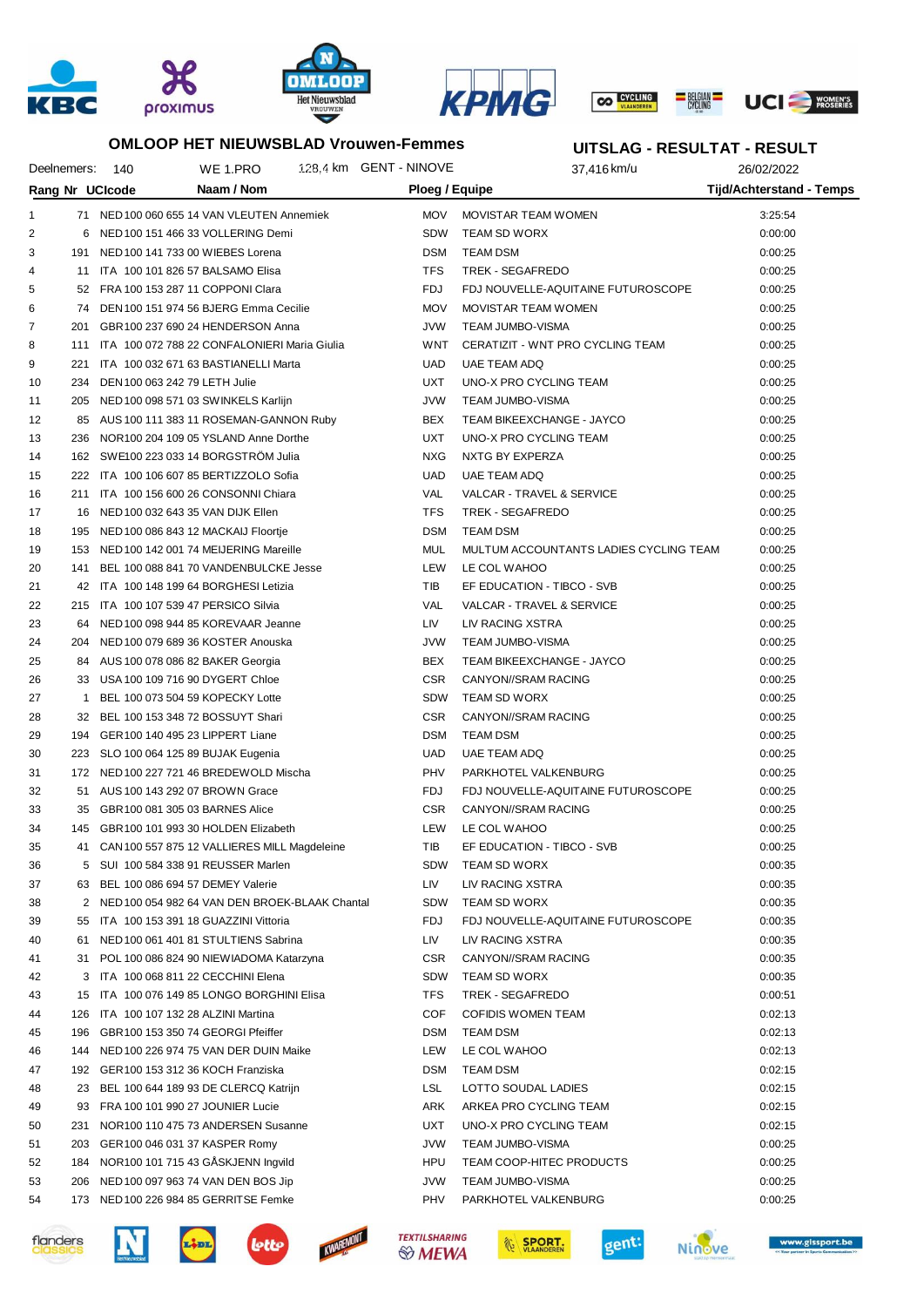





## **OMLOOP HET NIEUWSBLAD Vrouwen-Femmes**

## **UITSLAG - RESULTAT - RESULT**

|     | Deelnemers: | 140                               | WE 1.PRO                                                                    | 128.4 km GENT - NINOVE | 37,416 km/u                                  | 26/02/2022                      |
|-----|-------------|-----------------------------------|-----------------------------------------------------------------------------|------------------------|----------------------------------------------|---------------------------------|
|     |             | Rang Nr UCIcode                   | Naam / Nom                                                                  |                        | Ploeg / Equipe                               | <b>Tijd/Achterstand - Temps</b> |
| 55  |             |                                   | 54 FRA 100 077 427 05 DUVAL Eugénie                                         | FDJ                    | FDJ NOUVELLE-AQUITAINE FUTUROSCOPE           | 0:00:25                         |
| 56  |             |                                   | 13 AUS 100 057 815 84 HOSKING Chloe                                         | <b>TFS</b>             | TREK - SEGAFREDO                             | 0:00:25                         |
| 57  |             |                                   | 202 NED 100 790 633 67 BEEKHUIS Teuntje                                     | <b>JVW</b>             | TEAM JUMBO-VISMA                             | 0:02:19                         |
| 58  |             |                                   | 213 ITA 100 315 468 08 GASPARRINI Eleonora Camilla                          | VAL                    | VALCAR - TRAVEL & SERVICE                    | 0:02:19                         |
| 59  |             |                                   | 224 ITA 100 291 491 87 PATUELLI Alessia                                     | <b>UAD</b>             | UAE TEAM ADQ                                 | 0:02:19                         |
| 60  |             |                                   | 83 USA 100 621 476 78 FAULKNER Kristen                                      | BEX                    | TEAM BIKEEXCHANGE - JAYCO                    | 0:02:19                         |
| 61  |             |                                   | 146 GBR100 864 867 96 TOWERS Alice                                          | LEW                    | LE COL WAHOO                                 | 0:02:19                         |
| 62  |             |                                   | 122 FRA 100 153 389 16 BERTEAU Victoire                                     | COF                    | <b>COFIDIS WOMEN TEAM</b>                    | 0:02:19                         |
| 63  |             |                                   | 232 GBR100 073 482 37 BARNES Hannah                                         | <b>UXT</b>             | UNO-X PRO CYCLING TEAM                       | 0:02:19                         |
| 64  |             |                                   | 72 ESP 100 086 018 60 GONZALEZ BLANCO Alicia                                | <b>MOV</b>             | MOVISTAR TEAM WOMEN                          | 0:02:19                         |
| 65  |             |                                   | 12 FRA 100 055 409 06 CORDON RAGOT Audrey                                   | <b>TFS</b>             | TREK - SEGAFREDO                             | 0:02:19                         |
| 66  |             |                                   | 86 ESP 100 064 896 84 SANTESTEBAN GONZALEZ Ane                              | BEX                    | TEAM BIKEEXCHANGE - JAYCO                    | 0:02:19                         |
| 67  |             |                                   | 56 FRA 100 098 770 08 GROSSETETE Maëlle                                     | <b>FDJ</b>             | FDJ NOUVELLE-AQUITAINE FUTUROSCOPE           | 0:02:19                         |
| 68  |             |                                   | 124 FRA 100 153 390 17 FORTIN Valentine                                     | COF                    | <b>COFIDIS WOMEN TEAM</b>                    | 0:02:23                         |
| 69  |             |                                   | 104 NED 100 137 751 92 BRAAM Danique                                        | <b>BCV</b>             | BINGOAL CASINO - CHEVALMEIRE - VAN EYCK SPOR | 0:04:22                         |
| 70  |             |                                   | 182 SWE100 224 473 96 ANDERSSON Caroline                                    | <b>HPU</b>             | TEAM COOP-HITEC PRODUCTS                     | 0:04:22                         |
| 71  |             |                                   | 143 NED 100 094 953 71 VAN 'T GELOOF Maria Apolonia                         | LEW                    | LE COL WAHOO                                 | 0:04:22                         |
| 72  |             |                                   | 121 CAN 100 086 903 72 PILOTE-FORTIN Gabrielle                              | COF                    | <b>COFIDIS WOMEN TEAM</b>                    | 0:04:22                         |
| 73  |             |                                   | 166 NED 100 228 645 00 RIJNBEEK Maud                                        | <b>NXG</b>             | NXTG BY EXPERZA                              | 0:04:22                         |
| 74  |             |                                   | 115 GER100 160 005 36 TEUTENBERG Lea Lin                                    | WNT                    | CERATIZIT - WNT PRO CYCLING TEAM             | 0:04:22                         |
| 75  |             |                                   | 225 ITA 100 156 618 44 TOMASI Laura                                         | <b>UAD</b>             | UAE TEAM ADQ                                 | 0:04:22                         |
| 76  |             |                                   | 226 ITA 100 068 808 19 TREVISI Anna                                         | <b>UAD</b>             | <b>UAE TEAM ADQ</b>                          | 0:04:22                         |
| 77  |             |                                   | 82 TTO 100 789 967 80 CAMPBELL Teniel                                       | BEX                    | TEAM BIKEEXCHANGE - JAYCO                    | 0:04:22                         |
| 78  |             |                                   | 25 GBR100 097 622 24 KNIGHT Josie                                           | LSL                    | LOTTO SOUDAL LADIES                          | 0:05:34                         |
| 79  |             | 66 NED 100 233 801 15 TON Quinty  |                                                                             | LIV                    | LIV RACING XSTRA                             | 0:05:34                         |
| 80  |             |                                   | 22 NED 100 102 008 45 WATERREUS Kylie                                       | LSL                    | LOTTO SOUDAL LADIES                          | 0:05:34                         |
| 81  |             |                                   | 21 NED 100 626 301 53 GEURTS Mijntje                                        | LSL                    | LOTTO SOUDAL LADIES                          | 0:05:34                         |
| 82  | 24          | BEL 100 098 619 51 DOCX Mieke     |                                                                             | LSL                    | LOTTO SOUDAL LADIES                          | 0:05:34                         |
| 83  |             | 112 POL 100 096 399 62 LACH Marta |                                                                             | WNT                    | CERATIZIT - WNT PRO CYCLING TEAM             | 0:05:34                         |
| 84  |             |                                   | 214 POL 100 514 392 82 KUMIEGA Karolina                                     | VAL                    | VALCAR - TRAVEL & SERVICE                    | 0:05:34                         |
| 85  |             |                                   | 235 NOR100 152 655 58 OTTESTAD Mie Bjørndal                                 | <b>UXT</b>             | UNO-X PRO CYCLING TEAM                       | 0:05:34                         |
| 86  |             |                                   | 106 NED 100 157 022 60 JONGERIUS Claudia                                    | <b>BCV</b>             | BINGOAL CASINO - CHEVALMEIRE - VAN EYCK SPOR | 0:05:34                         |
| 87  | 134         |                                   | IRL 100 162 360 63 SHARPE Alice                                             | <b>IBC</b>             | <b>IBCT</b>                                  | 0:05:34                         |
| 88  |             |                                   |                                                                             | TIB                    | EF EDUCATION - TIBCO - SVB                   | 0:05:34                         |
| 89  | 44          |                                   | USA 100 558 390 42 NEW SOM Emily<br>26 GBR100 093 356 26 PARKINSON Abby-Mae | <b>LSL</b>             | LOTTO SOUDAL LADIES                          | 0:05:34                         |
|     |             |                                   |                                                                             |                        |                                              |                                 |
| 90  |             |                                   | 81 NED 100 047 358 06 KESSLER Nina                                          | BEX                    | TEAM BIKEEXCHANGE - JAYCO                    | 0:05:34                         |
| 91  | 193         |                                   | NED 100 157 612 68 KOOL Charlotte                                           | <b>DSM</b>             | <b>TEAM DSM</b>                              | 0:05:34                         |
| 92  | 163         |                                   | ITA 100 300 891 78 MASETTI Gaia                                             | <b>NXG</b>             | NXTG BY EXPERZA                              | 0:05:34                         |
| 93  |             |                                   | 76 FRA 100 065 797 15 BIANNIC Aude                                          | <b>MOV</b>             | MOVISTAR TEAM WOMEN                          | 0:05:37                         |
| 94  |             |                                   | 75 ESP 100 163 117 44 MARTIN MARTIN Sara                                    | <b>MOV</b>             | MOVISTAR TEAM WOMEN                          | 0:05:37                         |
| 95  | 73          |                                   | ITA 100 058 863 65 GUARISCHI Barbara                                        | <b>MOV</b>             | MOVISTAR TEAM WOMEN                          | 0:05:37                         |
| 96  | 94          |                                   | FRA 100 101 991 28 LAURANCE Typhaine                                        | ARK                    | ARKEA PRO CYCLING TEAM                       | 0:05:37                         |
| 97  | 34          | GER100 089 658 14 KLEIN Lisa      |                                                                             | <b>CSR</b>             | CANYON//SRAM RACING                          | 0:05:37                         |
| 98  | 161         |                                   | BEL 100 599 258 73 MEERTENS Lone                                            | <b>NXG</b>             | NXTG BY EXPERZA                              | 0:05:37                         |
| 99  |             |                                   | 92 FRA 100 143 224 36 ALLIN Pauline                                         | ARK                    | ARKEA PRO CYCLING TEAM                       | 0:05:37                         |
| 100 |             | 142 GBR100 239 253 35 TACEY April |                                                                             | LEW                    | LE COL WAHOO                                 | 0:07:53                         |
| 101 |             |                                   | 62 NED 100 155 097 75 VAN DER HULST Amber                                   | LIV                    | LIV RACING XSTRA                             | 0:07:53                         |
| 102 | 185         |                                   | GBR100 804 872 47 NELSON Josie                                              | <b>HPU</b>             | TEAM COOP-HITEC PRODUCTS                     | 0:07:53                         |
| 103 | 233         |                                   | DEN 101 002 989 90 KOERNER Rebecca                                          | <b>UXT</b>             | UNO-X PRO CYCLING TEAM                       | 0:09:49                         |
| 104 | 36          | AUS 100 094 570 76 ROY Sarah      |                                                                             | <b>CSR</b>             | CANYON//SRAM RACING                          | 0:09:49                         |
| 105 | 165         |                                   | NED 100 227 927 58 PLUIMERS Ilse                                            | <b>NXG</b>             | NXTG BY EXPERZA                              | 0:09:49                         |
| 106 |             |                                   | 116 ITA 100 079 804 54 VIECELI Lara                                         | WNT                    | CERATIZIT - WNT PRO CYCLING TEAM             | 0:09:49                         |
| 107 |             |                                   | 95 FRA 100 700 439 83 LE DEUNFF Marie Morgane                               | ARK                    | ARKEA PRO CYCLING TEAM                       | 0:09:49                         |
| 108 |             |                                   | 14 GBR100 238 243 92 BACKSTEDT Elynor                                       | TFS                    | TREK - SEGAFREDO                             | 0:09:49                         |